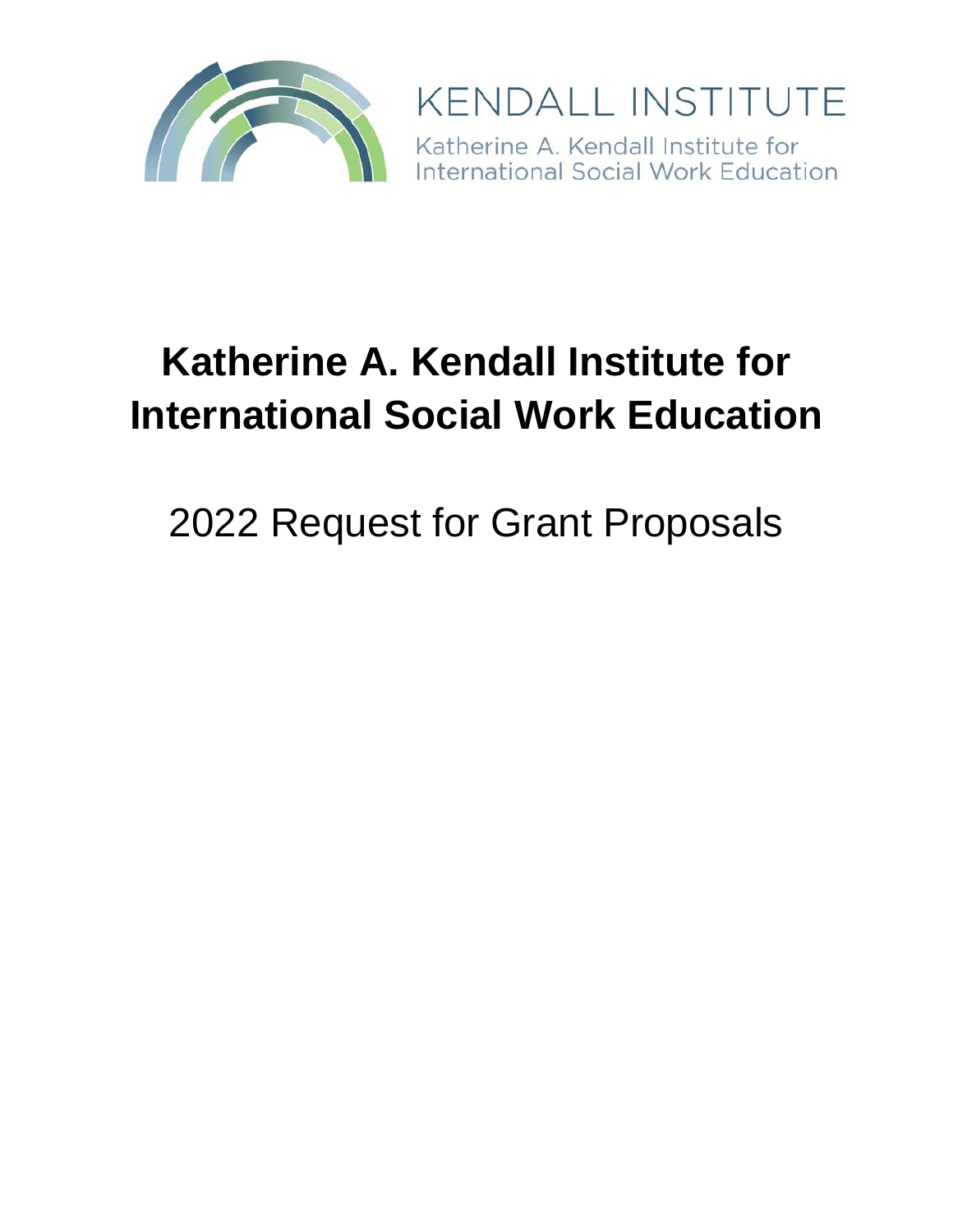### **Overview**

This is the 2022 grant cycle Request for Proposals (RFP) for the Katherine A. Kendall Institute for International Social Work Education (Kendall Institute).

The Kendall Institute Grant Program facilitates the development of international social work education materials and curricula by helping educators create tools that bring the global context into U.S. social work classrooms. These projects leverage creativity and innovation with existing knowledge and practice to influence the future of international social work education nationwide.

The 2022 grant cycle spans 3 years, July 1, 2022–June 31, 2025. The Kendall Institute will award up to five (5) \$10,000 grantees in this cycle.

#### About CSWE and the Kendall Institute

#### **Council on Social Work Education**

CSWE is a national association of social work education programs and individuals that ensures and enhances the quality of social work education. It aims to promote professional practice that supports individual, family, community well-being, and social and economic justice. CSWE pursues this mission in higher education by setting and maintaining national accreditation standards for baccalaureate and master's degree programs in social work, promoting faculty development, engaging in interprofessional and international collaborations, and advocating for social work education and research.

#### **Katherine A. Kendall Institute for International Social Work Education**

The Kendall Institute strives to prepare educators, researchers, students, and practitioners for an increasingly global community through its programs and initiatives. Established with contributions for an endowment in honor of international social work icon, Dr. Katherine A. Kendall, the Kendall Institute promotes standards of excellence for international social work. It seeks to integrate relevant concepts into social work curricula to enrich perspectives, understandings, collaboration, and networking within the social work community.

#### Project Prompts

The Kendall Institute wishes to inspire creativity, ingenuity, and sustainability for the grant projects. Following are some questions to keep in mind when developing the proposal:

- How does this project bring the global context into the U.S. classroom?
- How many students am I reaching with this project? How could I reach more?
- How could other social work educators replicate this project in their own institutions?
- What lasting impact will this project have on international social work education?
- How does this advance the field of international social work education?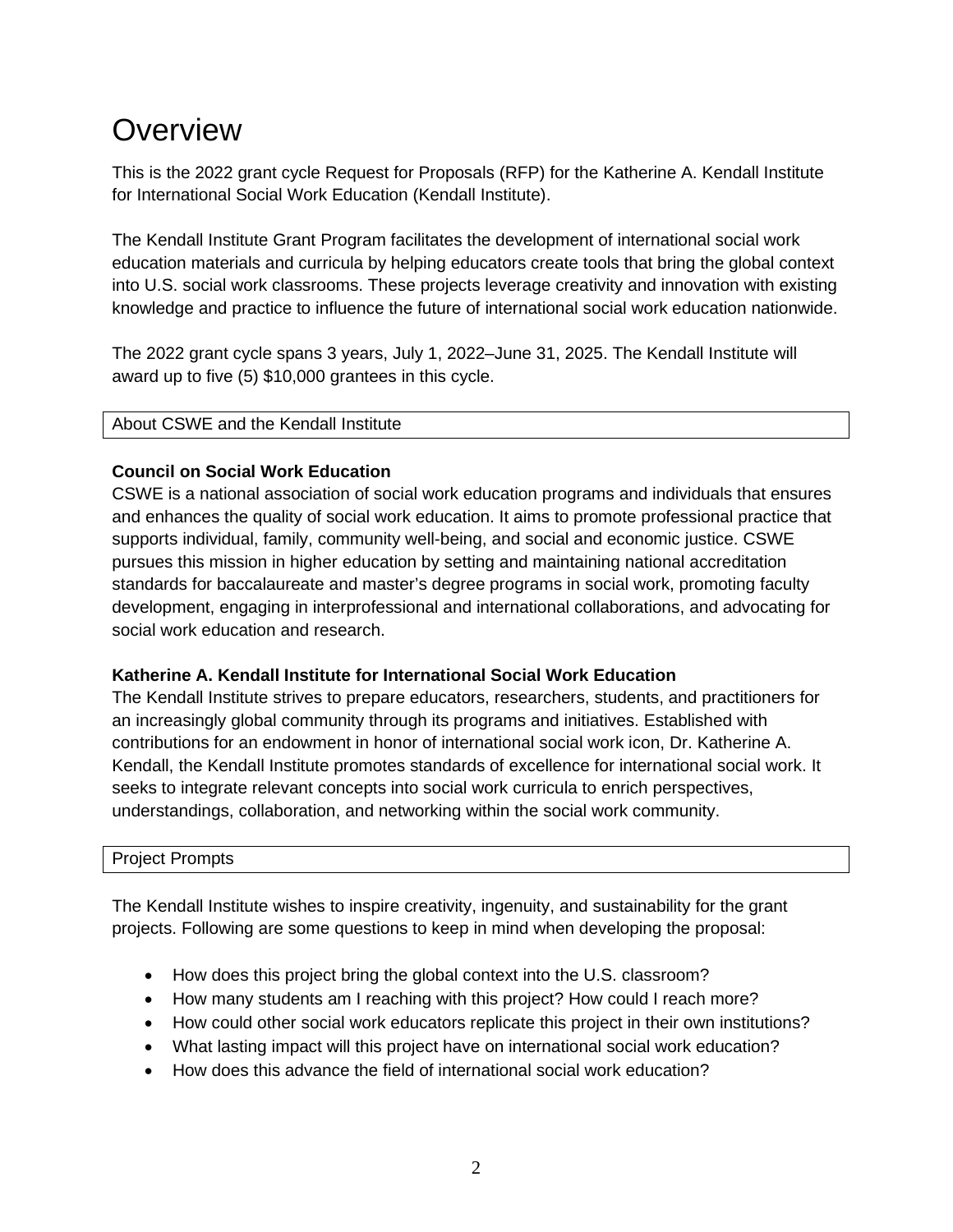Proposals that internationalize and globalize essential elements of the social work curriculum, including human behavior and the social environment, social policy, research, and social work practice are encouraged. Other topics for grant projects may include human rights, social and economic justice, environmental justice, immigration, migration, climate change, globalization, public health, or other suitable issues.

#### Anticipated Outcomes

The outcomes from the Kendall Institute grant projects will be creative, timely, transferable, and sustainable educational materials that support bringing the global context into U.S. social work classrooms. The completed project deliverables, shared with the CSWE membership via the Kendall Institute website, serve as replicable and sustainable teaching resources that U.S. educators can use in their own institutions.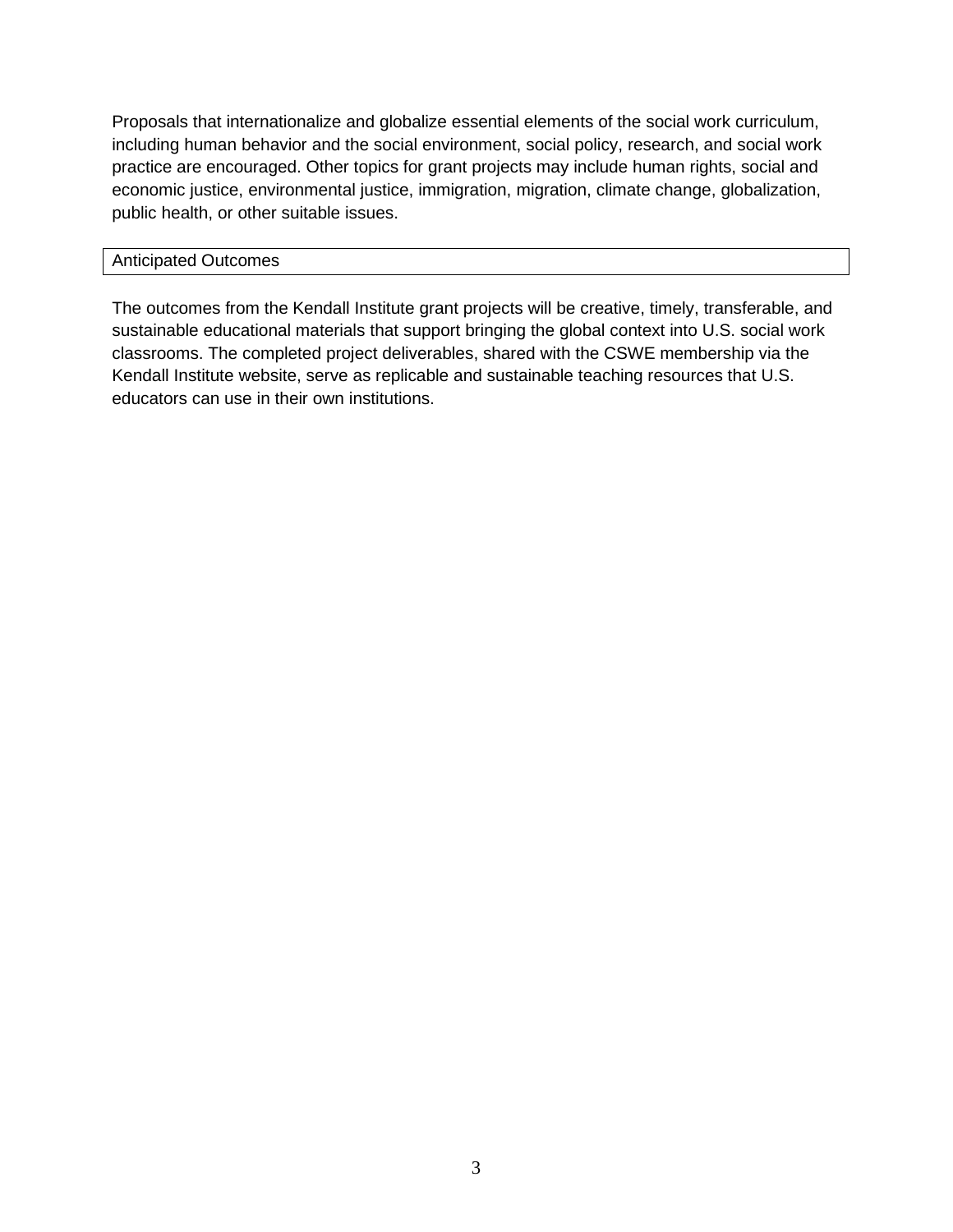### Rules & Guidelines

**Eligibility** 

This grant is open to all CSWE members, including program members in candidacy. One member of the project team must be a CSWE member throughout the duration of the grant. Projects may include collaboration with community partners or organizations; however, the project lead must be a member of a CSWE member school.

#### **Exclusion Criteria**

The Kendall Institute will not consider funding for:

- overhead costs;
- projects for which the primary purpose is travel;
- exclusively research-based projects; or
- projects without tangible, transferable deliverables.

Evaluation & Selection

#### **Evaluation**

Grant proposals will be evaluated based on adherence to application criteria, project focus, scope, innovation, and budget to support the project.

#### **Selection**

Proposals will be reviewed and selected by an internal CSWE team and the Kendall Institute Advisory Board. Reviews will be guided by a grading rubric based on the proposal criteria and the respective missions of the Kendall Institute and CSWE. During the review process, applicants may be asked to clarify and elaborate on their proposals.

Cohort Format & Continuous Review

#### **Cohort Format**

To provide peer support, share expertise, and foster opportunities for networking and community, the Kendall Institute grantees will participate in a cohort model. Grantees will join a cohort Zoom call in each year of the grant cycle to report on their work and offer insights about their project updates and current processes. Grantees will also virtually present their final projects to one another and the CSWE staff. Additionally, the current cohort and previous Kendall Institute grant recipients will have the opportunity to meet at the CSWE Annual Program Meeting (APM).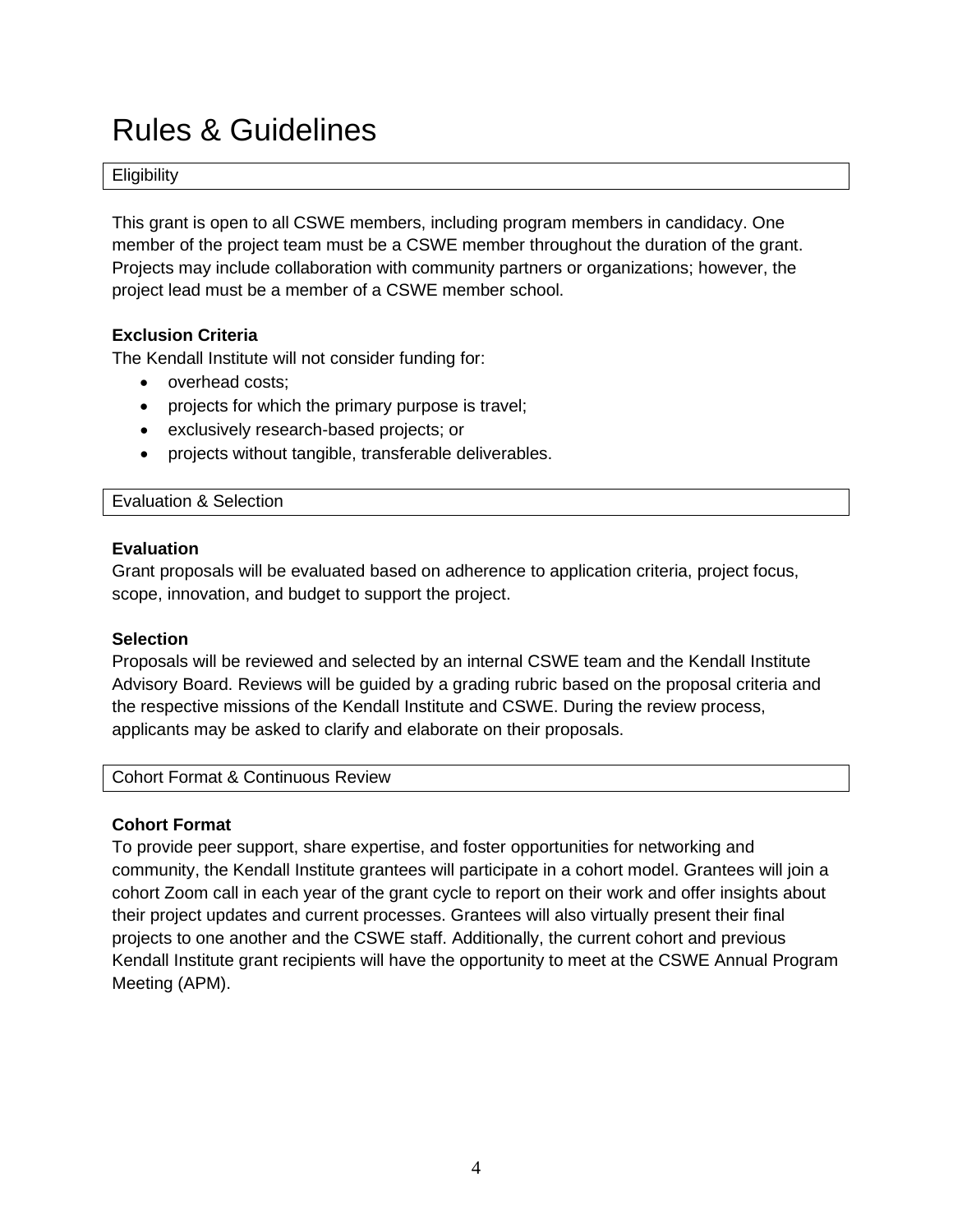#### **Continuous Review**

#### *Touchpoints*

Selected grantees will have a working relationship with the grant administrator, Lorenzo Shaw-Graham, throughout the grant cycle. Grantees will have two key touchpoints during each year of the cycle: (1) the cohort Zoom call and (2) an individual meeting with the program associate (virtual or in-person).

#### *Progress Report*

Grantees will submit one progress report prior to receiving the second installment of grant funding and will use the reporting template provided when the project was accepted.

#### *Final Presentation*

Grantees will submit their final projects to the program associate via e-mail and present their project to the 2022 cohort and CSWE staff via Zoom in the spring of the final year of the grant (2025). Grantees may have the opportunity to present their final projects at CSWE's APM. Final projects and accompanying deliverables will be posted on the Kendall Institute website for the CSWE membership.

Dissemination of Funds

Initial funds (50% of total) will be disbursed after completion of contract and submission of Information Form. The second installment of funds is not guaranteed but will be offered on completion and approval of the progress report.

#### Changes to the Project

If any changes are made to the original proposal due to deliberate or unforeseen circumstances, the program associate must be informed immediately to determine whether the new scope of work is approved for the remainder of the grant.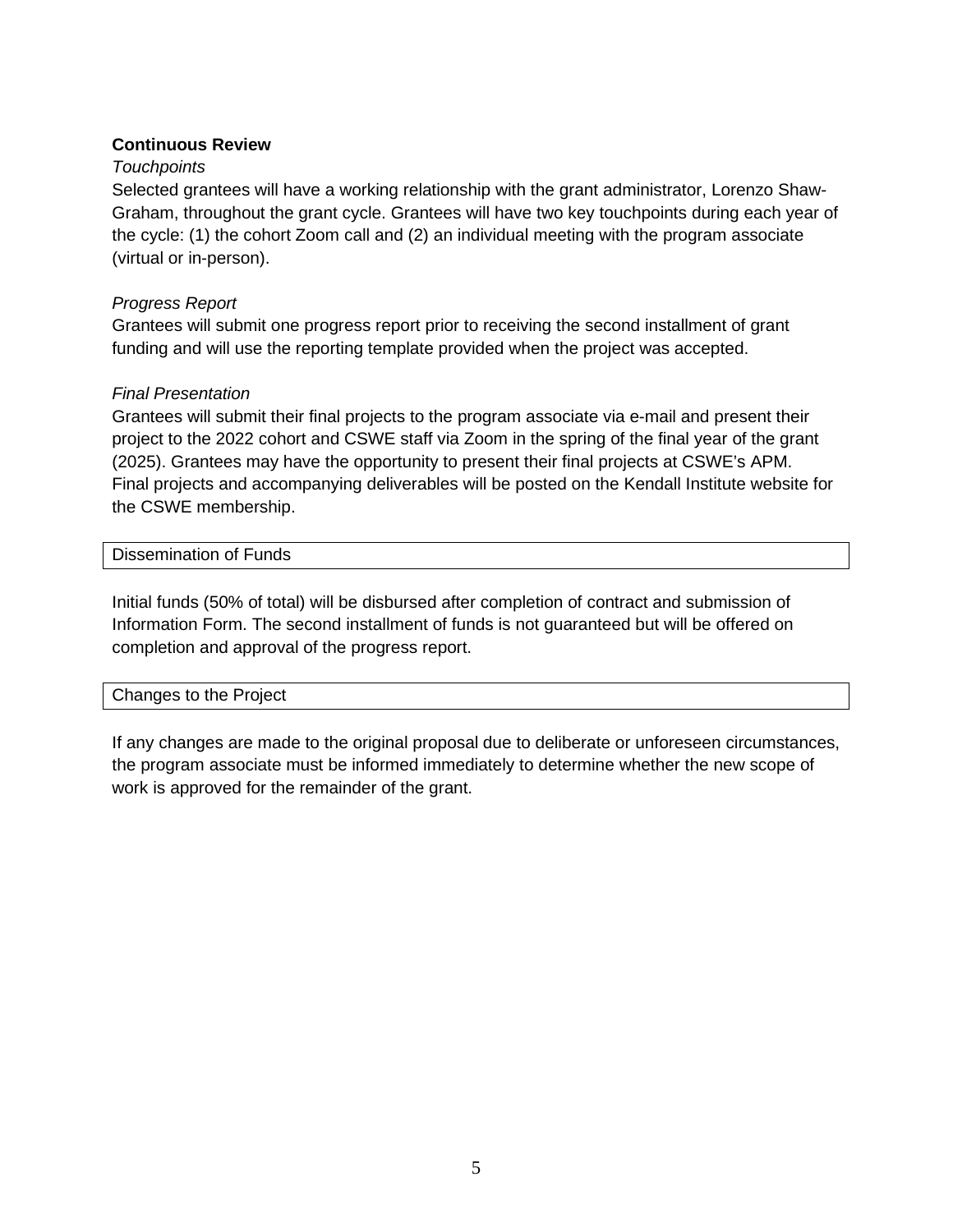2022 Kendall Institute Grant Cycle-at-a-Glance

| Request for proposals released                           | <b>February 21, 2022</b>                         |
|----------------------------------------------------------|--------------------------------------------------|
| Informational webinar                                    | <b>March 2, 2022</b>                             |
| Proposals due to CSWE                                    | April 18, 2022                                   |
| Awardees notified                                        | <b>June 2022</b>                                 |
| Cohort orientation                                       | <b>July 2022</b>                                 |
| First installment of grant funds disbursed to awardees   | August 2022                                      |
| Year 1 Cohort Zoom call                                  | January 2023                                     |
| Year 1 Individual grantee meeting with program associate | <b>February 2023</b>                             |
| Year 2 Cohort Zoom call                                  | October 2023                                     |
| Midterm progress report due                              | December 2023                                    |
| Year 2 Individual grantee meeting with program associate | January 2024                                     |
| Second installment of grant funds released               | After review of progress report;<br>January 2024 |
| Year 3 Cohort Zoom call                                  | <b>January 2025</b>                              |
| Year 3 Individual grantee meeting with program associate | January 2025                                     |
| Final project/written report submitted                   | <b>June 2025</b>                                 |
| <b>APM</b> presentation                                  | November 2025                                    |

**\*\***Specific dates will be proposed and scheduled by program associate.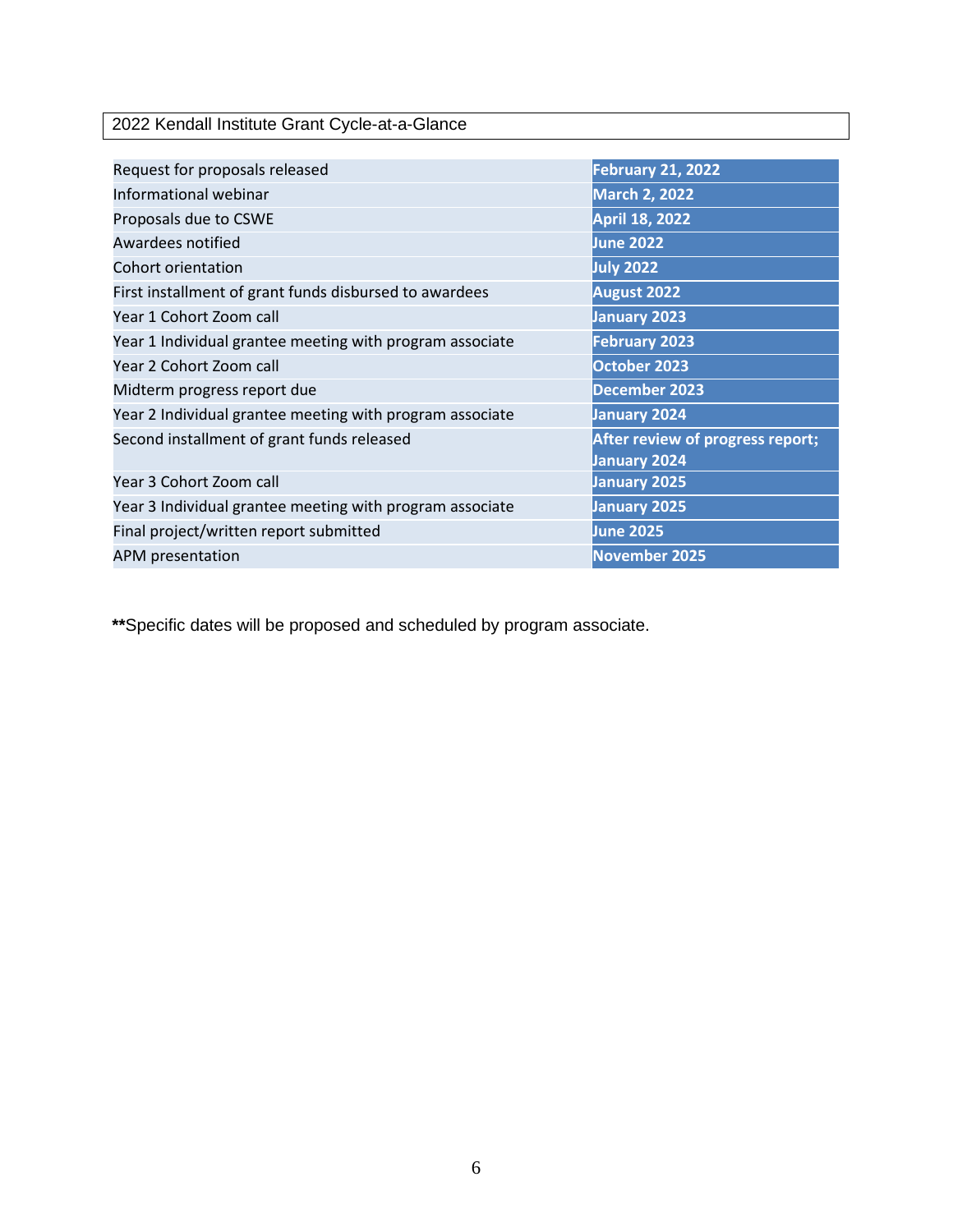### Submission Instructions

#### Proposal Requirements

- Submit application via [online submission form,](https://cswe.submittable.com/submit/218203/2022-katherine-a-kendall-institute-grant-application) adhering to specifications outlined below.
- Applicants must complete all sections of application noted in the "Proposal Content" section of the RFP.
- Project budget must be included.
- All attachments should follow guidelines specified in the online submission form.

**Submissions are due no later than Monday, April 18, 2022 at 11:59 pm EST. Submissions received after this time or not in compliance with the standards outlined above and below will not be reviewed for submission.**

#### Help Contacts

Any clarifying questions about the RFP or submission may be sent to Lorenzo Shaw-Graham at [lgraham@cswe.org.](mailto:lgraham@cswe.org) **All clarifying questions on the content of the proposal must be submitted prior to Wednesday, April 13, 2022, at 5:00 pm EST.** Questions regarding the submission process may be submitted at any point during the process.

**CSWE will host an informational webinar on Wednesday, March 2, 2022 at 4:00PM EST.** The webinar will be facilitated by Lorenzo Shaw-Graham (Program Associate, CSWE) and Peter Szto (Chair, Kendall Institute Advisory Board). Applicants are encouraged to join the webinar to ask questions regarding their proposals to share with the group and receive feedback from the administrators.

Please [register](https://cswe.zoom.us/webinar/register/WN_URo7gxWbSRaxqgEv9-6baQ) in advance to attend this webinar.

Webinar participants will not receive preference in the review process.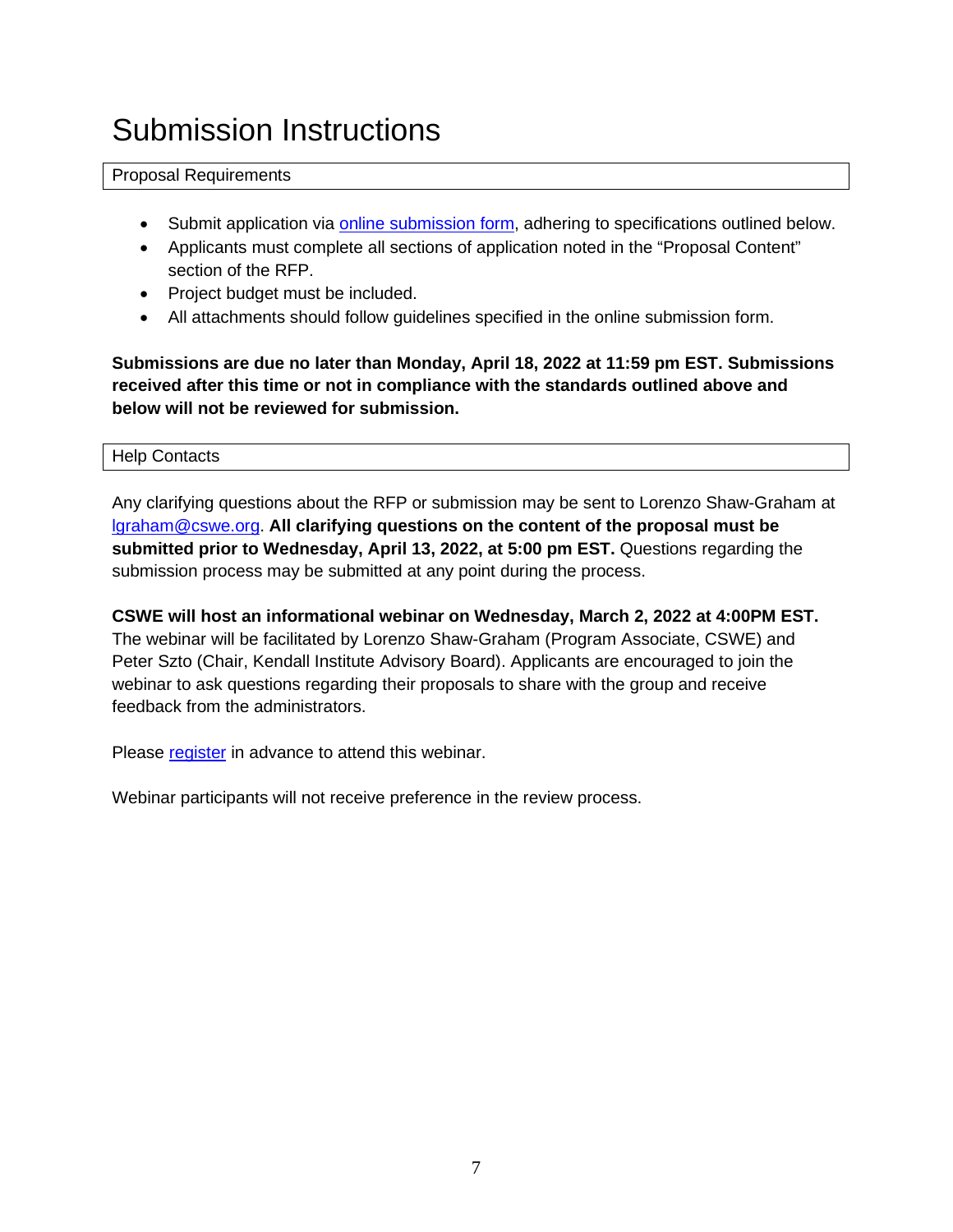## Proposal Contents

Grant proposals must include all the following content in the format articulated in the "Instructions for Applicants" section. *A maximum of three pages of addenda (double-spaced) may be included in addition to the proposal.*

Proposals must include these exact sections with section headers.

#### **Proposal Cover Page** (example below)

- Name of Project
- Name of Institution
- Project Lead Contact Information
- Project Collaborators Contact Information

#### **Project Abstract (500 words max)**

The abstract should present a clear and concise summary of the project. It should include the need for the project, the population it will serve, goals and objectives. Make sure you include the amount of funding that is being sought and how the project will be evaluated to measure its success.

#### **Statement of Need** (500 words max)

The statement of need should clearly describe the problem the project addresses, the population it will serve, and how the project will advance international social work education by bringing the global context into the U.S. classroom.

#### **Project Description** (1,000 words max)

Describe the project in detail using standard research and project procedures (planning and analysis, design, development, implementation, evaluation). Include specifics on what will be accomplished, evaluation measures, and expected outcomes. Explain how the project will advance international social work education for U.S. students and how it will bring the global context into the U.S. classroom.

#### **Goals and Objectives** (500 words max)

Outline project goals and objectives in relation to targeted outcomes. Indicate how goals and objectives will advance international social work education for U.S. students. Include information on future use of the project deliverables and measures.

#### **Transferability and Sustainability** (500 words max)

Describe plans for how the project can be used by other social work programs. Discuss how this project can be adapted for different contexts over time.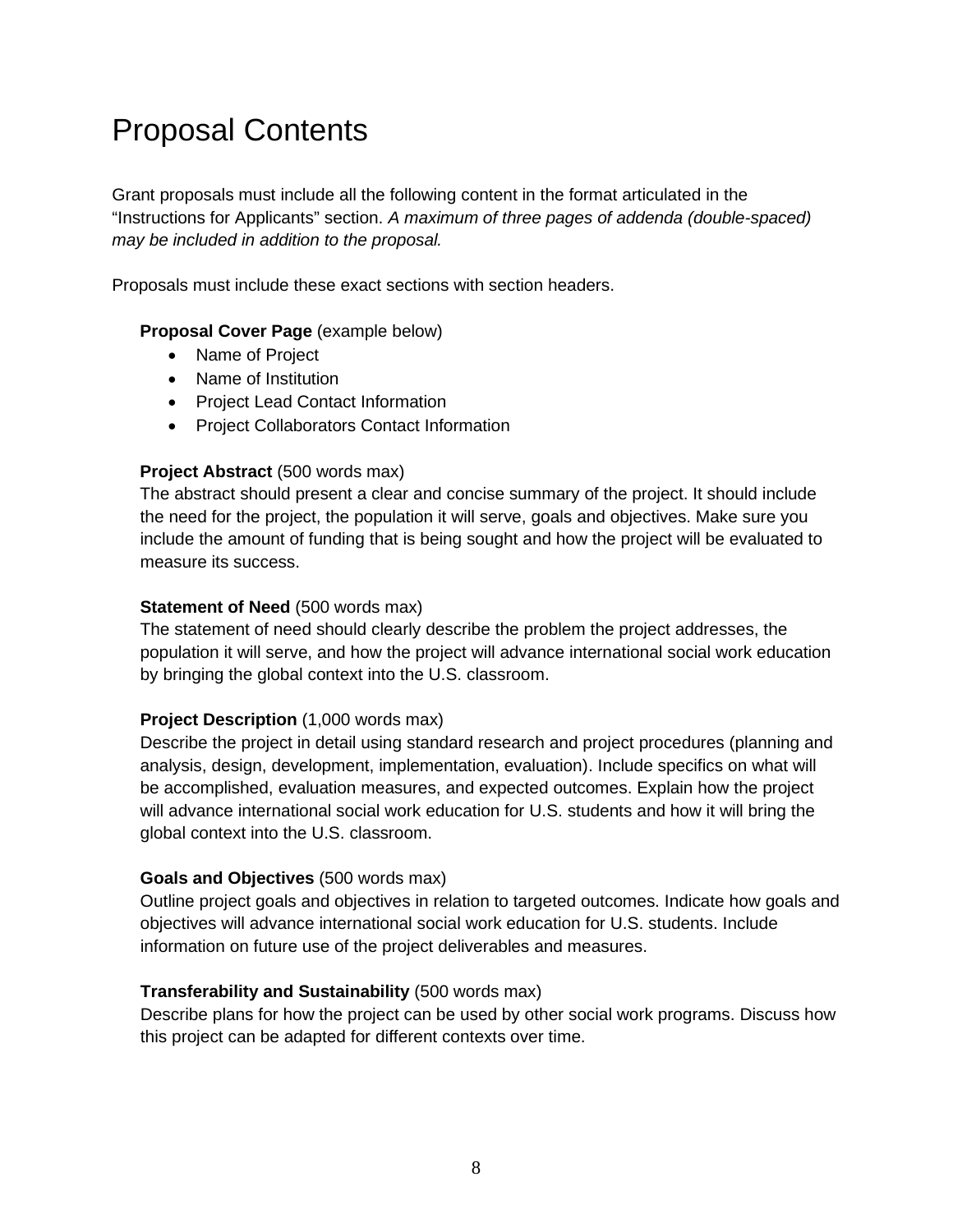#### **Timeline** (500 words max)

Provide a detailed timeline of the project, including when the project funds will be used. Include the required in-person meetings with the CSWE program associate (see Continuous Review section).

#### **Budget** (1 page)

Itemize all expenses for your project. Provide specifics about how funds will enhance or support your tasks and objectives.

*Travel funds*: The Kendall Institute will not fund projects for which the primary focus is travel. If travel costs are included in your budget, they must be kept to 15% or less of the total budget. Applicants must provide a detailed description of why the travel is critical to the project.

*Additional funding sources:* The Kendall Institute will consider funding projects that include funding from other sources, such as community partners or organizations. Please include a description of any additional funding or matching sources in this section.

*Indirect costs:* The Kendall Institute stipulates that there are zero indirect costs associated with this grant. All funds shall be used toward the project directly.